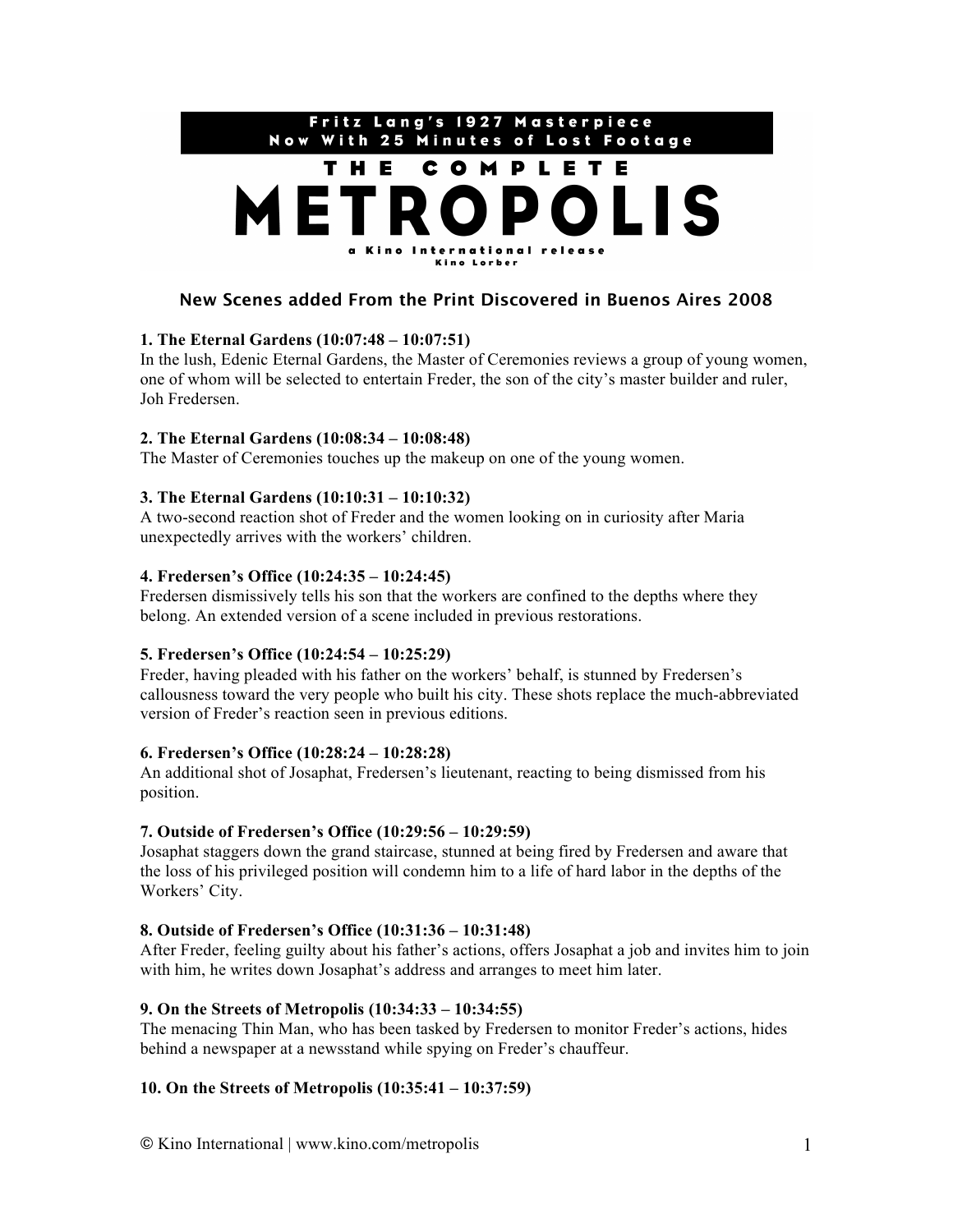One of the most significant of the restored scenes. Georgy, Worker 11811, has switched clothes with Freder and been liberated from his duties. In an earlier shot, he had promised that he would go to Josaphat's home and wait for him there, but when he discovers plenty of money in Freder's pants pocket he decides to treat himself to an indulgent night in Yoshiwara, Metropolis's notorious pleasure district. All the while, he remains under the watchful eye of the Thin Man, who mistakenly believes he is shadowing Freder.

## **11. Rotwang's Home (10:38:43 – 10:39:37)**

Fredersen stands alone before an enormous set of curtains in Rotwang's home. He draws the curtains open and discovers an equally enormous sculpture of the head of his late wife, Hel. The scene ends with a shot of Fredersen overcome with grief.

## **12. Rotwang's Home (10:39:49 – 10:40:12)**

Fredersen, still emotional, continues to stand before the sculpture of Hel. Rotwang enters the room and goes into a fury when he realizes that Fredersen has found the hidden sculpture. He forcefully closes the curtains and shakes his fist in a rage at Fredersen.

## **13. Rotwang's Home (10:40:32 – 10:40:37)**

A brief close-up of Fredersen trying to look away while Rotwang, off-screen, continues to rage.

## **14. Rotwang's Home (10:40:55 – 10:41:04)**

Fredersen notices Rotwang's artificial hand and Rotwang, his madness increasingly apparent, explains that the loss of his hand was a small price to pay to re-create Hel. A longer version of a shot included in previous editions of the film.

# **15. Rotwang's Home (10:44:04 – 10:44:10)**

Fredersen looks upon the robot as he takes in the significance of what he has just witnessed. He then steps toward her, but Rotwang, possessive of his creation, forcefully blocks his path.

# **16. Rotwang's Home (10:44:22 – 10:44:52)**

Fredersen, now restored to his earlier reserved businesslike demeanor and confidence, begins to tell Rotwang of his plans.

# **17. The Catacombs (10:57:24 – 10:57:30)**

A brief shot of Fredersen after he has witnessed Maria's sermon to the workers assembled in the catacombs. The expression on his face indicates that he sees her as a threat to his power.

# **18. The Cathedral; Rotwang's Home (11:07:08 – 11:07:43)**

In the previous scene, which remains lost, Freder witnessed a sermon by a monk at the cathedral. Here, a close-up is shown of a page from the monk's Bible, warning about the influence of an evil woman, Babylon the Great. At the end of this new sequence, Rotwang sits before the robot, almost as if it was an altar — but instead he begins to give it instructions.

## **19. Rotwang's Home (11:07:45 – 11:07:53)**

Rotwang continues the instructions to the robot, telling her she must destroy Fredersen, Freder and the city itself.

# **20. The Cathedral (11:08:06 – 11:08:28)**

Freder wanders through the cathedral while waiting for Maria.

# **21. The Cathedral; Freder's Car; Josaphat's Apartment (11:09:26 – 11:16:57)**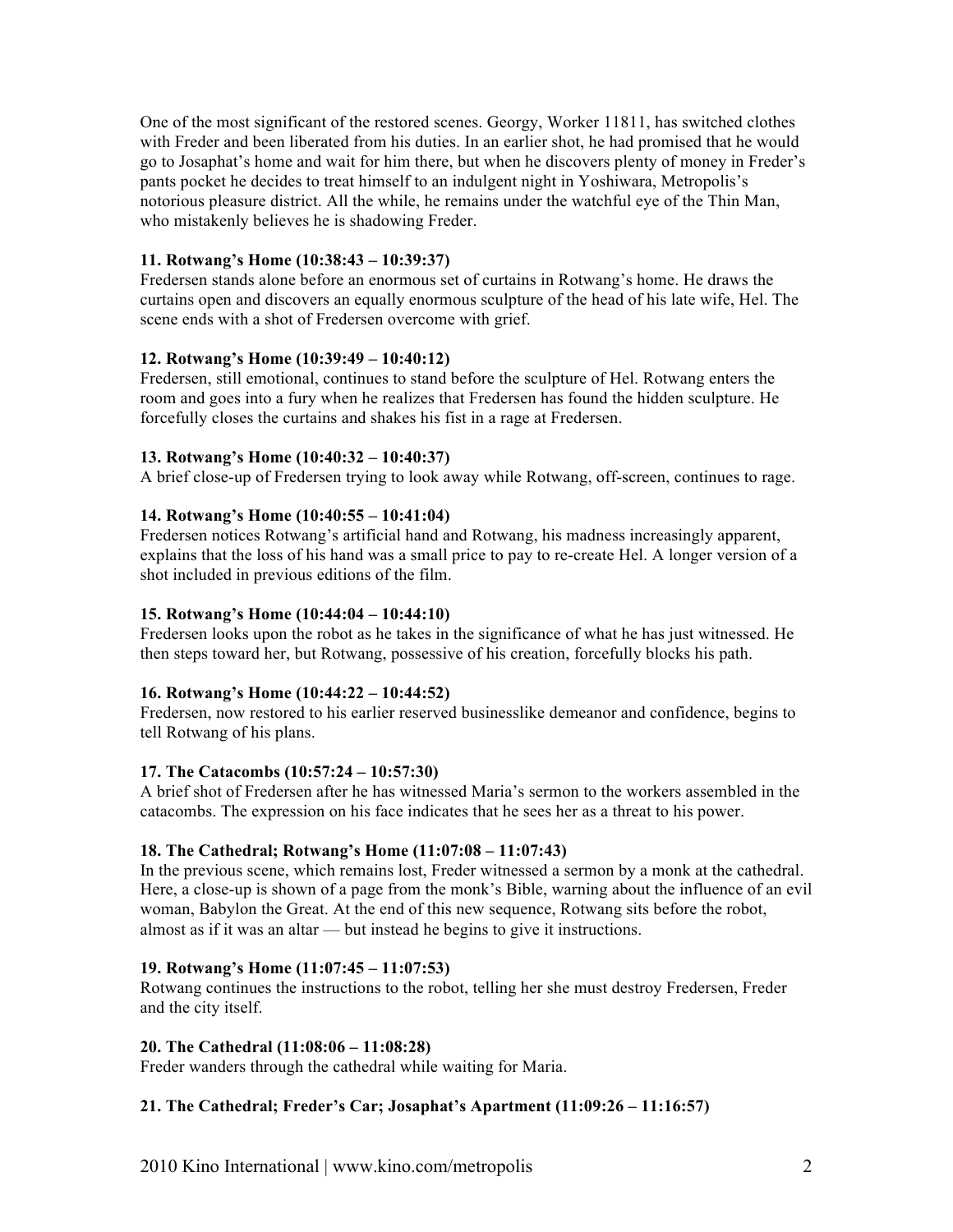One of the longest restored scenes. Freder leaves the cathedral, disappointed that Maria did not show up for their rendezvous, while Georgy leaves Yoshiwara after a night of indulgence. When Georgy gets back into Freder's car, he is overpowered by the waiting Thin Man, who orders him back to his post at his machine. Freder, meanwhile, arrives at Josaphat's home and learns from Josaphat that Georgy never arrived. Freder then leaves to search for Maria, but just seconds after his departure, the Thin Man arrives and confronts Josaphat. He first attempts to bribe Josaphat, then threatens him in an effort to get him to betray Freder.

## **22. Josaphat's Apartment (11:17:03 – 11:17:45)**

His previous efforts to turn Josaphat against Freder having failed, the Thin Man resorts to force and, after a physical struggle, overcomes Josaphat and warns him that he will return for him in three hours.

## **23. Fredersen's Office (11:27:09 – 11:27:41)**

Fredersen receives a note from Rotwang informing him that the experiment was a success and that the false Maria will be able to fool anyone. Fredersen then looks over to the false Maria (who is off-screen), who has accompanied the note.

## **24. Freder's Room (11:30:44 – 11:30:47)**

A quick shot of a feverish Freder in bed after witnessing Maria's apparent betrayal.

## **25. Freder's Nightmare (11:31:51 – 11:31:58)**

During Freder's delirium-induced nightmare, he revisits the sermon held earlier by the monk in the cathedral — but this time the Thin Man stands in the monk's place at the pulpit.

## **26. Freder's Nightmare (11:32:00 – 11:32:02)**

An additional quick shot of the Thin Man dressed as a monk and giving a sermon.

## **27. A Nightclub (in Yoshiwara?) (11:32:35 – 11:32:37)**

The first of several shots that lengthen the scene of the false Maria's notorious erotic dance. In this instance, an additional reaction shot of the lust-filled faces of the men in the audience is followed by a shot of the false Maria dancing.

## **28. A Nightclub (in Yoshiwara?) (11:32:43)**

A split-second shot of the false Maria looking into the camera, inserted into the larger, rapid-fire montage of her erotic dance.

## **29. Freder's Nightmare (11:32:59 – 11:33:12)**

One final shot of the Thin Man preaching at the pulpit, followed by a close-up of the Bible page seen earlier during the cathedral scene. This time there is a further close-up of an illustration from the Bible of a woman who strongly resembles the false Maria seen moments earlier at the nightclub.

## **30. A Nightclub (in Yoshiwara?) (11:33:16 – 11:33:17)**

Another reaction shot of the men watching the false Maria's performance, completely under her spell.

## **31. A Nightclub (in Yoshiwara?) (11:33:20)**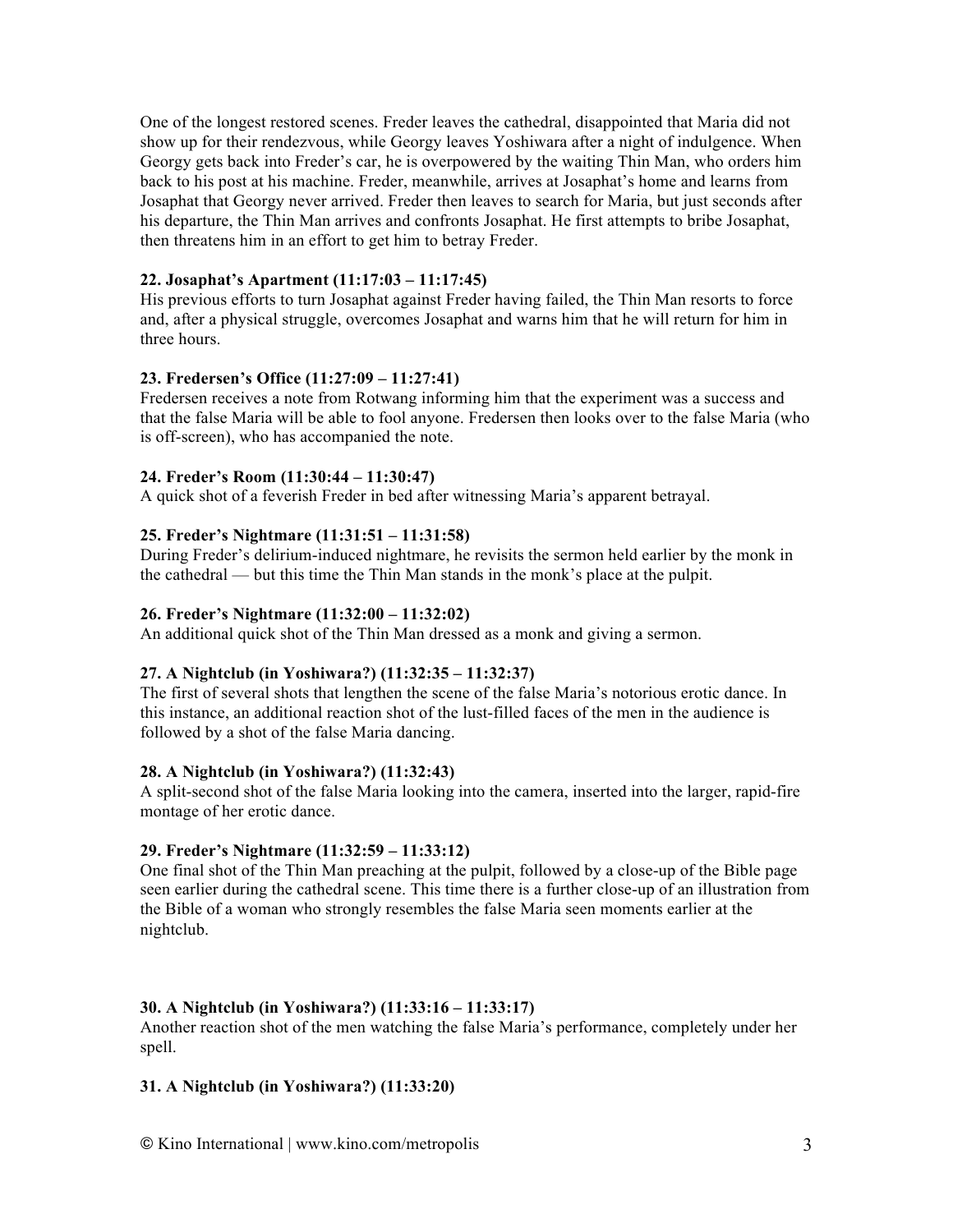Still another split-second reaction shot of the men excitedly watching the false Maria's nightclub dance.

## **32. A Nightclub (in Yoshiwara?) (11:33:40 – 11:33:45)**

The Africans positioned at the base of the false Maria's performance stage transform into the statue of the Seven Deadly Sins seen earlier in the cathedral.

## **33. Fredersen's Office (11:35:24 – 11:35:53)**

The Thin Man reports to Fredersen, informing him that the workers' belief that the Mediator will soon arrive is the only thing preventing them from rioting.

## **34. Freder's Room (11:36:06 – 11:36:26)**

Josaphat tells Freder of the strange events that occurred while he was sick and out of touch.

## **35. A Nightclub (in Yoshiwara?) (11:36:30 – 11:36:31)**

Yet another reaction shot of the men watching the false Maria's seductive dance.

## **36. A Nightclub (in Yoshiwara?) (11:36:34 – 11:36:42)**

Two of the men in the false Maria's audience glare at each other with intense jealousy, with each man looking as if he were on the verge of violence.

## **37. A Nightclub in Yoshiwara (11:37:19 – 11:37:20)**

At a different nightclub in Yoshiwara, the false Maria takes off her garter and throws it into the crowd of adoring men.

## **38. A Nightclub in Yoshiwara (11:37:40 – 11:37:43)**

One man shoots another in a jealous rage during a scuffle during the false Maria's performance.

## **39. Freder's Room (11:38:10 – 11:38:15)**

In this brief shot, which expands upon a previously existing scene, Josaphat informs Freder that his Maria is apparently the same woman driving men mad in Yoshiwara.

## **40. Freder's Room (11:38:19 – 11:38:52)**

Josaphat tells Freder of the workers' rising expectation of the arrival of the Mediator, and Freder responds by telling him that the Mediator will be at the next gathering.

## **41. Fredersen's Office (11:39:02 – 11:39:17)**

The Thin Man acts with dismay as Fredersen orders him not to interfere, no matter what the workers may do that evening, as Fredersen's plan to destroy the true Maria and her movement is put into action.

## **42. The Catacombs (11:43:04 – 11:43:06)**

As the workers begin to fall under the spell of the false Maria, one gives a fiery speech to help whip the crowd into a frenzy.

## **43. Rotwang's Home (11:45:56 – 11:46:02)**

In this partially restored scene, Maria hides in a corner while the fight between Rotwang and Fredersen is shown as a shadow projected onto the wall behind her.

# **44. The Catacombs (11:46:05 – 11:46:14)**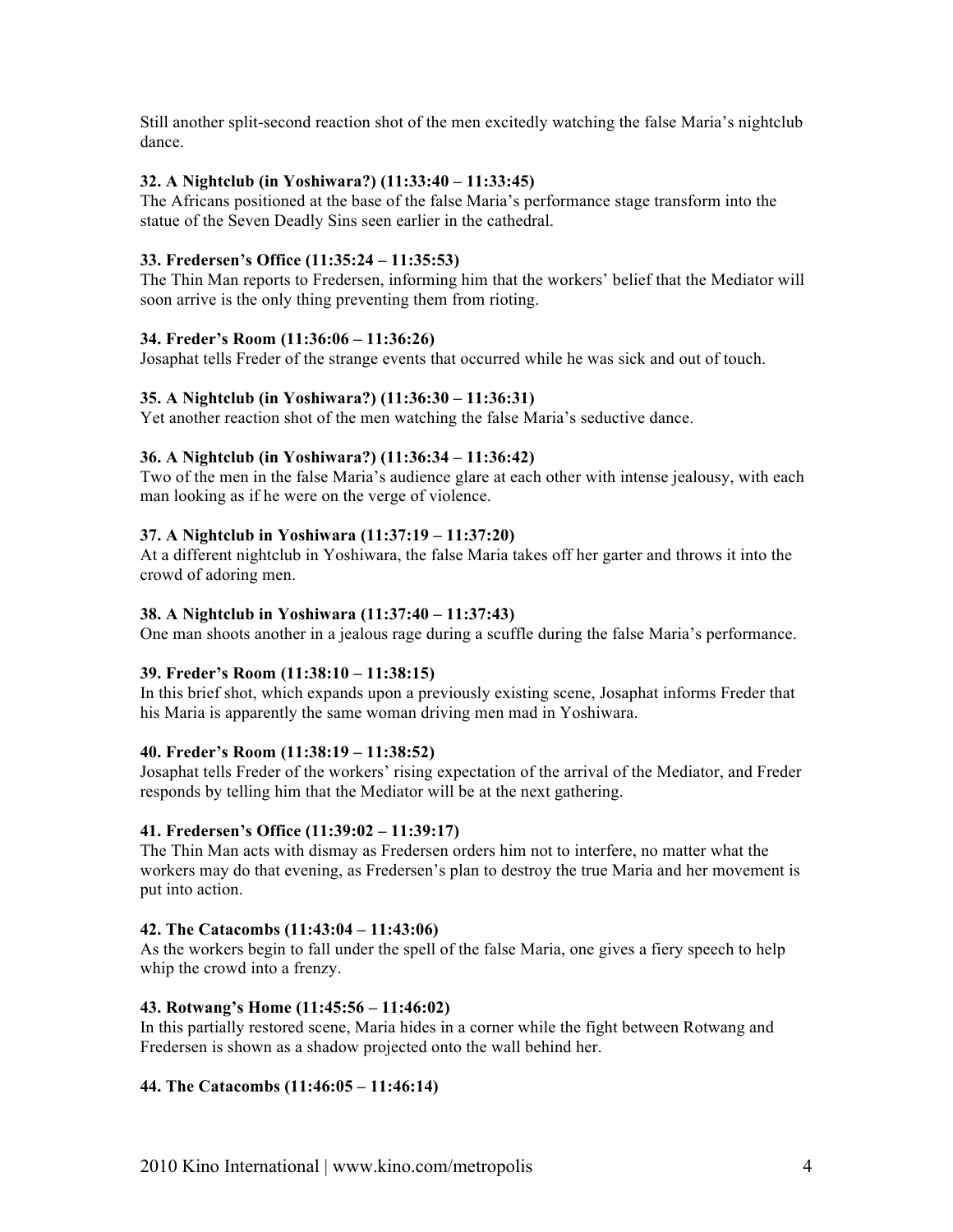Josaphat convinces Freder to leave the catacombs with him after the workers' violence has caused Georgy's death and threatens to spread elsewhere.

#### **45. The Elevators to the Depths (11:48:11 – 11:48:19)**

In the first of several restored shots that significantly expand the famed sequence in which the false Maria leads the workers in an attack on the machines of the underworld, the rioting workers pour into the elevators which lead underground.

#### **46. The Elevators to the Depths (11:48:23 – 11:48:28)**

In a frenzy, the enormous crowd of workers board the elevators.

#### **47. The Elevators to the Depths (11:48:38 – 11:48:41)**

The elevators continue to transport the workers below.

#### **48. The Elevators to the Depths (11:48:45 – 11:48:48)**

The workers continue to head into the depths via the elevators, underscoring the overwhelming size of the riotous mob.

#### **49. The Elevators to the Depths (11:49:15 – 11:49:17)**

A long shot shows the final elevator in its descent from the point of view of the workers' children, who have been left behind to fend for themselves.

### **50. The M-Machine; The Heart Machine; Rotwang's Home (11:49:37 – 11:50:56)**

The false Maria and the rioters storm the hated M-Machine, convincing the workers there to leave their posts and join them. Afterwards, they race to the Heart Machine, but Grot rushes to close the gates in a desperate attempt to save his machine from the rioters. Meanwhile, in a brief shot, Fredersen stands over Rotwang, having prevailed in their fight (most of which remains lost.) The sequence ends with Grot nervously pacing in front of the Heart Machine as the rioters pound at the gates.

## **51. The Gates of the Heart Machine (11:51:47 – 11:51:49)**

The false Maria and the rioting workers continue to try to force their way through the gates of the Heart Machine.

#### **52. The Heart Machine (11:51:54 – 11:52:03)**

Having been ordered by Fredersen to open the gates for the rioters, Grot tries to warn him that doing so would result in the destruction of the entire machine district.

#### **53. The Heart Machine (11:52:11 – 11:52:37)**

The rioters continue to gather outside the gates; Grot, once again ordered by Fredersen to open them, finally – and reluctantly – does so. The workers begin to pour in.

#### **54. The Heart Machine (11:53:03 – 11:53:06)**

The workers continue to stream into the Heart Machine room, as the false Maria continues to stir them up.

#### **55. The Elevators to the Depths (11:53:55 – 11:53:58)**

The real Maria rides an elevator down to the Workers' City, while in desperate prayer.

## **56. Beneath the Workers' City (11:55:38 – 11:55:40)**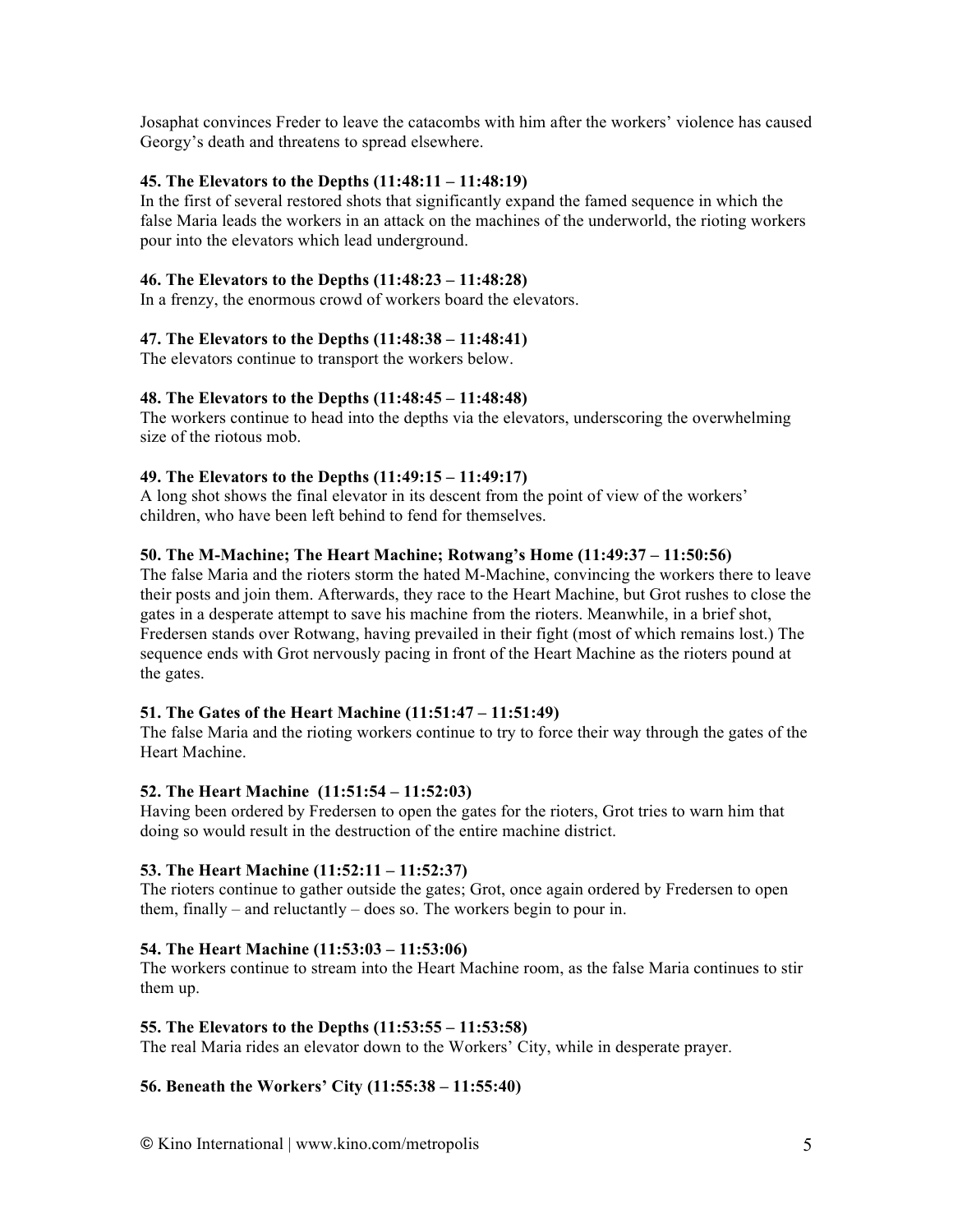Freder and Josaphat arrive through a partially collapsed wall beneath the Workers' City and are alarmed by the sound of the elevators collapsing on the floors above them.

#### **57. The Workers' City (11:56:39 – 11:56:48)**

Maria struggles to pull the large lever that will ring the gong machine and alert the workers' abandoned children that the city is beginning to flood.

## **58. The Workers' City (11:57:01 – 11:57:06)**

As the main square floods, the children race to the square's center to join Maria atop the elevated gong machine.

#### **59. The Workers' City (11:57:13 – 11:57:17)**

Desperate children emerge from their homes as the water races behind them.

#### **60. The Workers' City (11:57:51 – 11:57:56)**

Maria continues to struggle with the enormous lever of the gong machine to keep the alarm sounding.

#### **61. The Workers' City (11:58:22 – 11:58:38)**

Maria continues to operate the gong machine while untold numbers of children gather around the base of the machine, reaching up towards her.

#### **62. The Workers' City (11:58:42 – 11:58:43)**

Another quick shot of even more children running through the square as the rising water splashes around their ankles.

## **63. The Workers' City (11:58:46 – 11:58:56)**

A shot — presumably from Maria's point of view — of the screaming, panicking children reaching upwards as the water rages around them. This is followed by a shot of Maria calling back to them, "Where are your fathers, your mothers?"

#### **64. The Workers' City (12:00:17 – 12:00:46)**

Freder and Josaphat climb down some piping while water pours over them. Meanwhile, more children run into the square seeking Maria's protection, while the gong, shown in close-up, continues to sound.

#### **65. The Workers' City (12:01:05 – 12:01:13)**

Additional close-ups of the gong, Maria and the children are followed by a view from above, as Freder arrives in the square and runs toward Maria and the children.

### **66. The Workers' City (12:02:32 – 12:02:34)**

The children run through the rising waters of the square, this time toward Josaphat, who has discovered a possible way out.

#### **67. The Stairwell (12:02:40 – 12:04:29)**

The children run up the stairwell, only to find at the top that the exit is blocked by a gate of steel bars, while more and more children flood into the stairwell behind them. Freder and Josaphat climb up the outside railing of the stairs, past the children, and try to open the steel gate.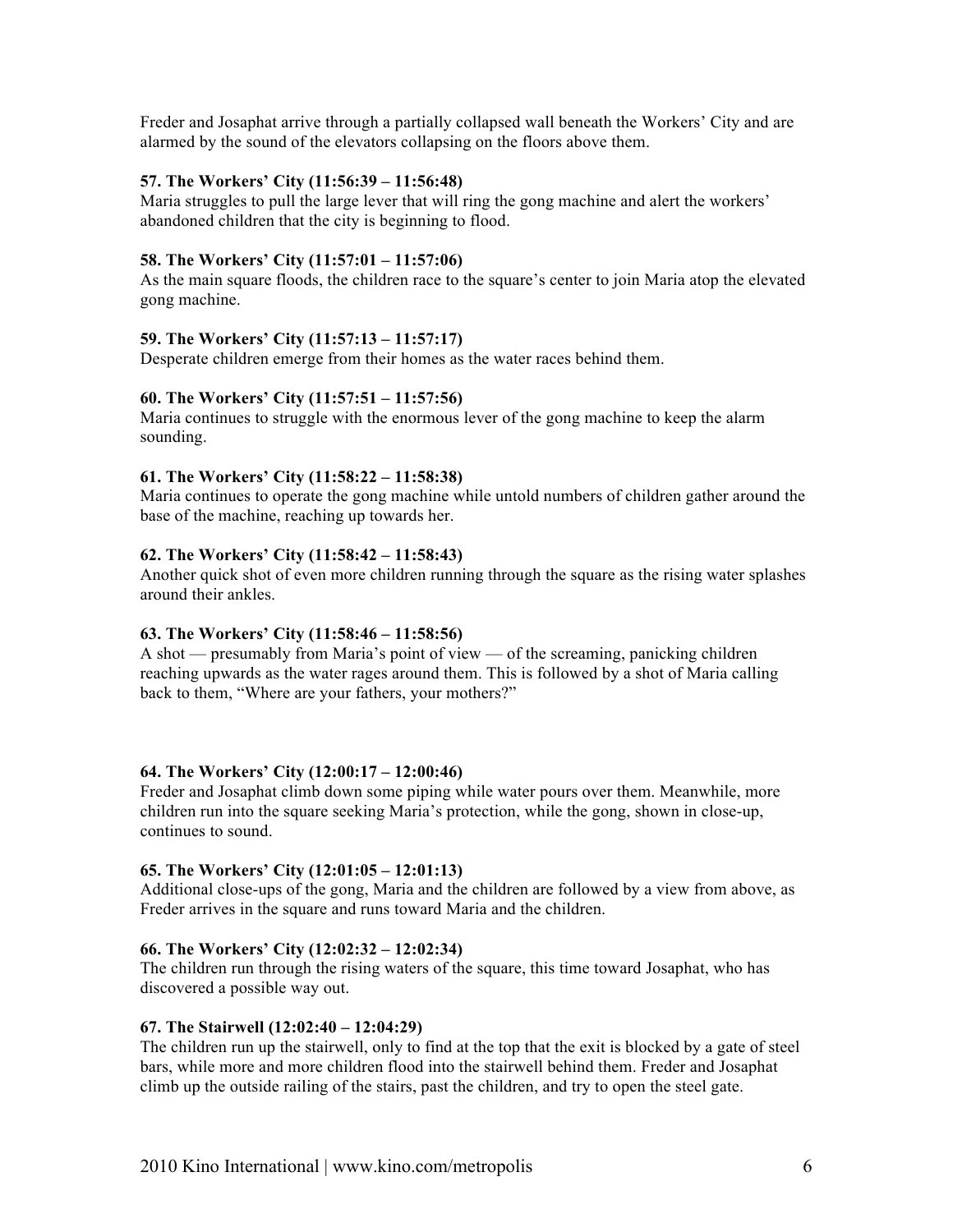## **68. The Stairwell (12:04:32 – 12:04:45)**

Maria tries to calm the panicking children, while Freder still struggles to open the steel gate.

# **69. The Stairwell (12:04:52 – 12:04:57)**

Freder and Josaphat break through the steel gate.

## **70. The Stairwell (12:05:00 – 12:05:14)**

The children run to safety through the stairwell exit, while Freder climbs back down toward Maria.

## **71. The Stairwell (12:05:25 – 12:05:34)**

Freder reaches the bottom of the stairwell as the remaining children run past him.

#### **72. Outside a Nightclub in Yoshiwara (12:09:22 – 12:09:31)**

The false Maria leads a group of revelers from Yoshiwara to watch the destruction she has caused.

#### **73. Outside a Nightclub in Yoshiwara (12:09:35 – 12:09:38)**

The wealthy revelers pour into the streets of Yoshiwara, ignorant of the destruction occurring in the city below.

#### **74. Outside the Club of the Sons (12:10:19 – 12:10:26)**

As Freder enters the Club of the Sons, Maria lingers behind with some of the smaller children, signally to Freder to go on ahead.

#### **75. Rotwang's Home; On the Streets of Metropolis (12:10:57 – 12:11:27)**

Rotwang, now completely mad, stands before the sculpture of Hel, promising her that he will take her "home." Meanwhile, the false Maria leads the revelers through the streets of Yoshiwara. **76. Outside the Club of the Sons; On the Streets of Metropolis (12:11:36 – 12:12:08)** The last of the children enter the Club of the Sons, but an exhausted Maria, who has briefly paused to rest, gets left behind outside the club. Grot, meanwhile, leads the mob of workers in search of the "witch" who drove them to destroy the Workers' City.

#### **77. Outside the Club of the Sons; On the Streets of Metropolis (12:12:14 – 12:12:25)**

Maria stands alone outside the Club of the Sons, while Grot and the mob march right toward the club.

## **78. Outside the Club of the Sons (12:12:27 – 12:12:29)**

Maria stands atop the stairs of the club. She hears the sound of the mob below and looks down to investigate.

## **79. Outside the Club of the Sons (12:12:38 – 12:12:41)**

The real Maria, having been mistaken by Grot's mob for her false counterpart, stands in fear as Grot calls her a witch.

## **80. Outside the Club of the Sons (12:12:48 – 12:12:51)**

A fearful Maria attempts to plead with the bloodthirsty crowd.

## **81. Outside the Club of the Sons (12:13:00 – 12:13:02)**

Maria reacts with terror after Grot declares that she should be burned at the stake.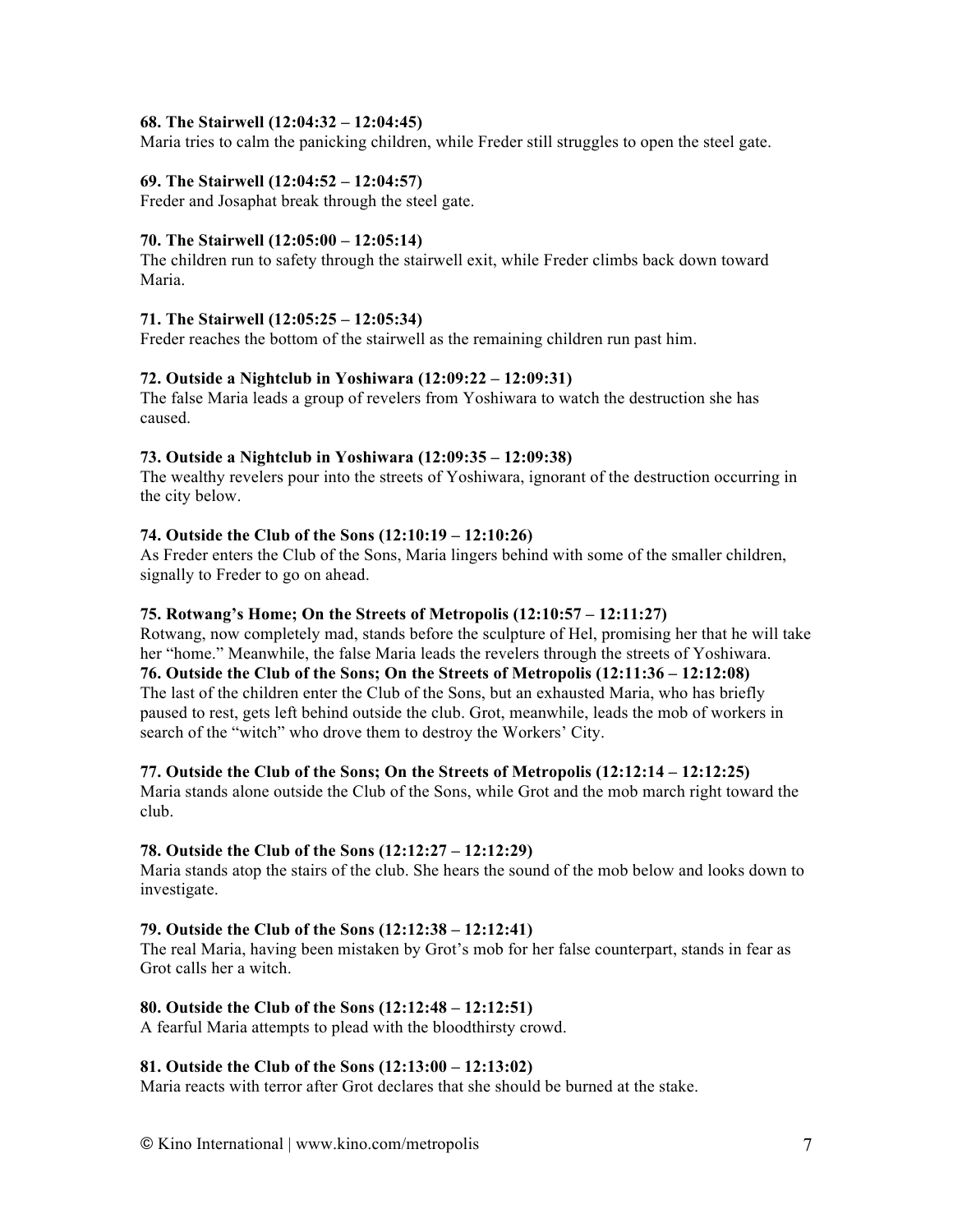### **82. Outside the Club of the Sons (12:13:07 – 12:13:09)**

Maria staggers backward towards the closed door of the club, in hope of reaching safety.

#### **83. Outside the Club of the Sons (12:13:12 – 12:13:19)**

Maria finds the door of the club shut and the mob dangerously close, and runs off into the streets; the mob remains in hot pursuit, and continues to throw things at her.

#### **84. On the Streets of Metropolis (12:13:34 – 12:13:49)**

Maria runs down a flight of steps and around a corner, temporarily evading Grot and the angry mob.

#### **85. On the Streets of Metropolis (12:13:53 – 12:13:57)**

Grot realizes Maria has run in the other direction, and he and the mob are once again in close pursuit of her.

#### **86. On the Streets of Metropolis (12:14:06 – 12:14:10)**

Maria, overcome with terror, runs screaming directly toward the camera with Grot and the mob right behind her.

### **87. On the Streets of Metropolis (12:14:24 – 12:14:26)**

Grot's mob and the false Maria's revelers, having collided on the streets seconds earlier, push against each other.

#### **88. Outside the Cathedral (12:14:31 – 12:14:43)**

Maria runs toward the cathedral doors and safety, while Grot, stuck in the mix of the two converged crowds, pushes his way through, trying to find her.

#### **89. On the Streets of Metropolis (12:14:48 – 12:14:51)**

Freder and Josaphat run through the streets in an effort to rescue Maria.

#### **90. Outside the Cathedral (12:15:40 – 12:15:53)**

Grot and some of the workers finish tying the false Maria to the improvised stake and Grot addresses the crowd of rioters, stirring them up even further.

#### **91. Outside the Cathedral (12:16:42 – 12:16:45)**

A close-up of Freder being restrained by some of the mob as he tries to reach the stake, unaware that the real Maria is safe and that it is the false Maria who is about to be burned.

#### **92. Outside the Cathedral (12:17:12 – 12:17:20)**

The crowd watches as the fire rages and Freder continues to struggle with the mob, calling to Maria.

#### **93. Outside the Cathedral; Atop the Cathedral (12:20:01 – 12:20:08)**

The false Maria continues to burn at the stake, while Rotwang and Freder fight atop the cathedral.

#### **94. Atop the Cathedral (12:20:19 – 12:20:35)**

Rotwang and Freder continue to fight furiously, with each briefly gaining the upper hand.

#### **95. Outside the Cathedral (12:20:47 – 12:20:54)**

The crowd of people watching the fight suddenly realize that the hated Fredersen is in their midst.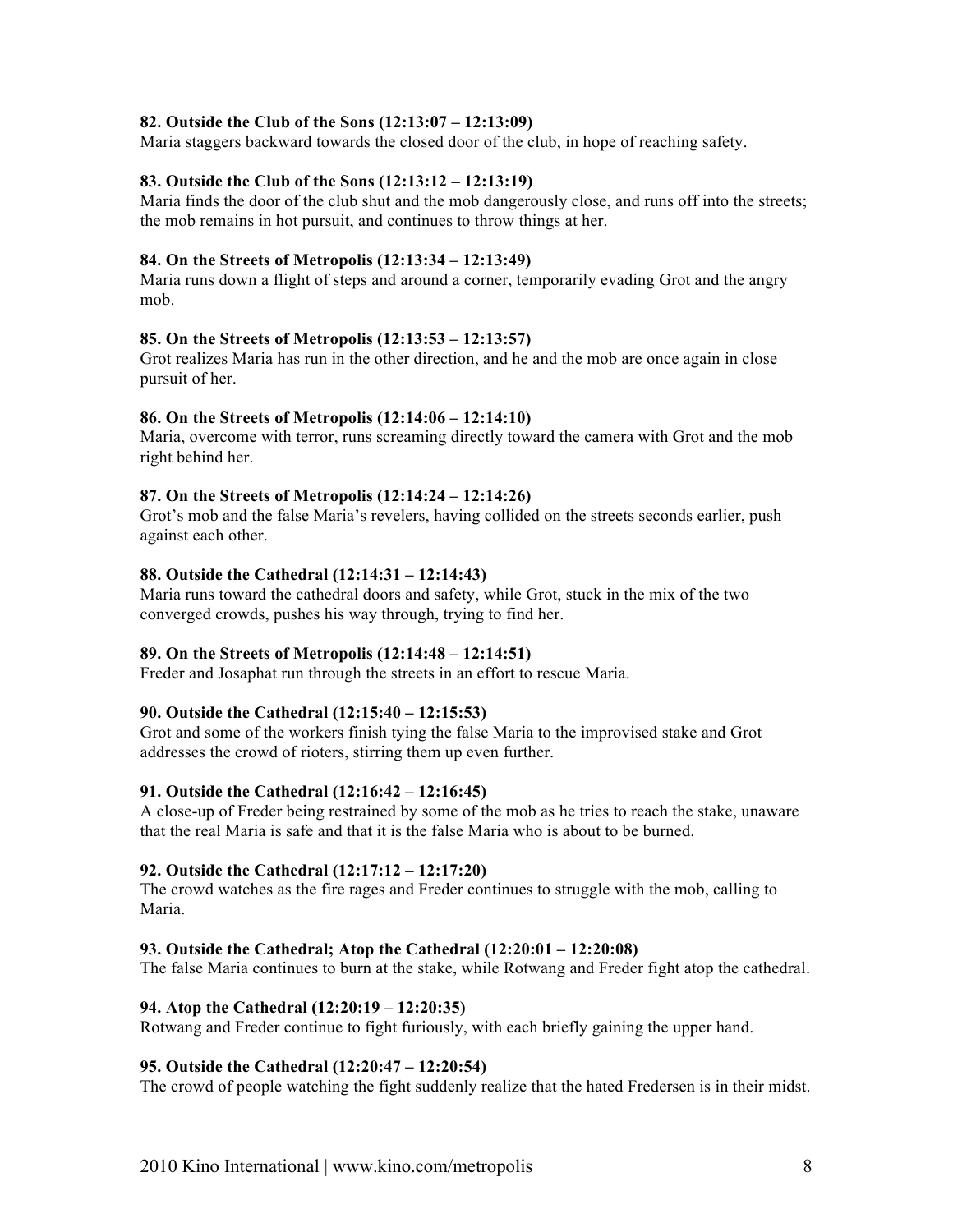## **96. Outside the Cathedral (12:21:29 – 12:21:41)**

Grot and the crowd celebrate upon learning that the children are safe.

## **NEW SCENES ADDED TO THIS RESTORATION**

#### **1. The Eternal Gardens (10:07:48 – 10:07:51)**

In the lush, Edenic Eternal Gardens, the Master of Ceremonies reviews a group of young women, one of whom will be selected to entertain Freder, the son of the city's master builder and ruler, Joh Fredersen.

## **2. The Eternal Gardens (10:08:34 – 10:08:48)**

The Master of Ceremonies touches up the makeup on one of the young women.

## **3. The Eternal Gardens (10:10:31 – 10:10:32)**

A two-second reaction shot of Freder and the women looking on in curiosity after Maria unexpectedly arrives with the workers' children.

#### **4. Fredersen's Office (10:24:35 – 10:24:45)**

Fredersen dismissively tells his son that the workers are confined to the depths where they belong. An extended version of a scene included in previous restorations.

#### **5. Fredersen's Office (10:24:54 – 10:25:29)**

Freder, having pleaded with his father on the workers' behalf, is stunned by Fredersen's callousness toward the very people who built his city. These shots replace the much-abbreviated version of Freder's reaction seen in previous editions.

## **6. Fredersen's Office (10:28:24 – 10:28:28)**

An additional shot of Josaphat, Fredersen's lieutenant, reacting to being dismissed from his position.

#### **7. Outside of Fredersen's Office (10:29:56 – 10:29:59)**

Josaphat staggers down the grand staircase, stunned at being fired by Fredersen and aware that the loss of his privileged position will condemn him to a life of hard labor in the depths of the Workers' City.

#### **8. Outside of Fredersen's Office (10:31:36 – 10:31:48)**

After Freder, feeling guilty about his father's actions, offers Josaphat a job and invites him to join with him, he writes down Josaphat's address and arranges to meet him later.

## **9. On the Streets of Metropolis (10:34:33 – 10:34:55)**

The menacing Thin Man, who has been tasked by Fredersen to monitor Freder's actions, hides behind a newspaper at a newsstand while spying on Freder's chauffeur.

#### **10. On the Streets of Metropolis (10:35:41 – 10:37:59)**

One of the most significant of the restored scenes. Georgy, Worker 11811, has switched clothes with Freder and been liberated from his duties. In an earlier shot, he had promised that he would go to Josaphat's home and wait for him there, but when he discovers plenty of money in Freder's pants pocket he decides to treat himself to an indulgent night in Yoshiwara, Metropolis's notorious pleasure district. All the while, he remains under the watchful eye of the Thin Man, who mistakenly believes he is shadowing Freder.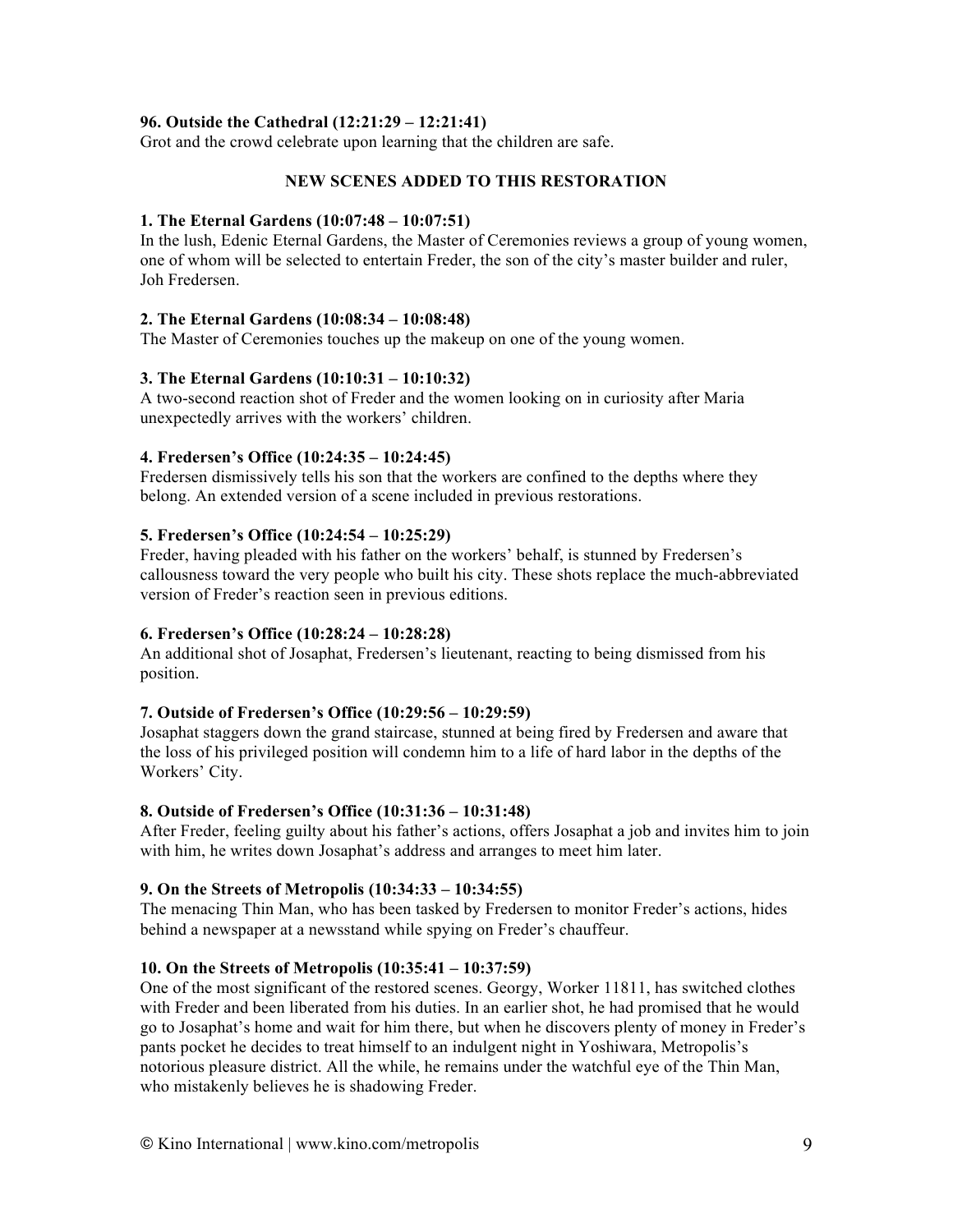## **11. Rotwang's Home (10:38:43 – 10:39:37)**

Fredersen stands alone before an enormous set of curtains in Rotwang's home. He draws the curtains open and discovers an equally enormous sculpture of the head of his late wife, Hel. The scene ends with a shot of Fredersen overcome with grief.

## **12. Rotwang's Home (10:39:49 – 10:40:12)**

Fredersen, still emotional, continues to stand before the sculpture of Hel. Rotwang enters the room and goes into a fury when he realizes that Fredersen has found the hidden sculpture. He forcefully closes the curtains and shakes his fist in a rage at Fredersen.

## **13. Rotwang's Home (10:40:32 – 10:40:37)**

A brief close-up of Fredersen trying to look away while Rotwang, off-screen, continues to rage.

## **14. Rotwang's Home (10:40:55 – 10:41:04)**

Fredersen notices Rotwang's artificial hand and Rotwang, his madness increasingly apparent, explains that the loss of his hand was a small price to pay to re-create Hel. A longer version of a shot included in previous editions of the film.

## **15. Rotwang's Home (10:44:04 – 10:44:10)**

Fredersen looks upon the robot as he takes in the significance of what he has just witnessed. He then steps toward her, but Rotwang, possessive of his creation, forcefully blocks his path.

## **16. Rotwang's Home (10:44:22 – 10:44:52)**

Fredersen, now restored to his earlier reserved businesslike demeanor and confidence, begins to tell Rotwang of his plans.

# **17. The Catacombs (10:57:24 – 10:57:30)**

A brief shot of Fredersen after he has witnessed Maria's sermon to the workers assembled in the catacombs. The expression on his face indicates that he sees her as a threat to his power.

## **18. The Cathedral; Rotwang's Home (11:07:08 – 11:07:43)**

In the previous scene, which remains lost, Freder witnessed a sermon by a monk at the cathedral. Here, a close-up is shown of a page from the monk's Bible, warning about the influence of an evil woman, Babylon the Great. At the end of this new sequence, Rotwang sits before the robot, almost as if it was an altar — but instead he begins to give it instructions.

## **19. Rotwang's Home (11:07:45 – 11:07:53)**

Rotwang continues the instructions to the robot, telling her she must destroy Fredersen, Freder and the city itself.

## **20. The Cathedral (11:08:06 – 11:08:28)**

Freder wanders through the cathedral while waiting for Maria.

## **21. The Cathedral; Freder's Car; Josaphat's Apartment (11:09:26 – 11:16:57)**

One of the longest restored scenes. Freder leaves the cathedral, disappointed that Maria did not show up for their rendezvous, while Georgy leaves Yoshiwara after a night of indulgence. When Georgy gets back into Freder's car, he is overpowered by the waiting Thin Man, who orders him back to his post at his machine. Freder, meanwhile, arrives at Josaphat's home and learns from Josaphat that Georgy never arrived. Freder then leaves to search for Maria, but just seconds after his departure, the Thin Man arrives and confronts Josaphat. He first attempts to bribe Josaphat, then threatens him in an effort to get him to betray Freder.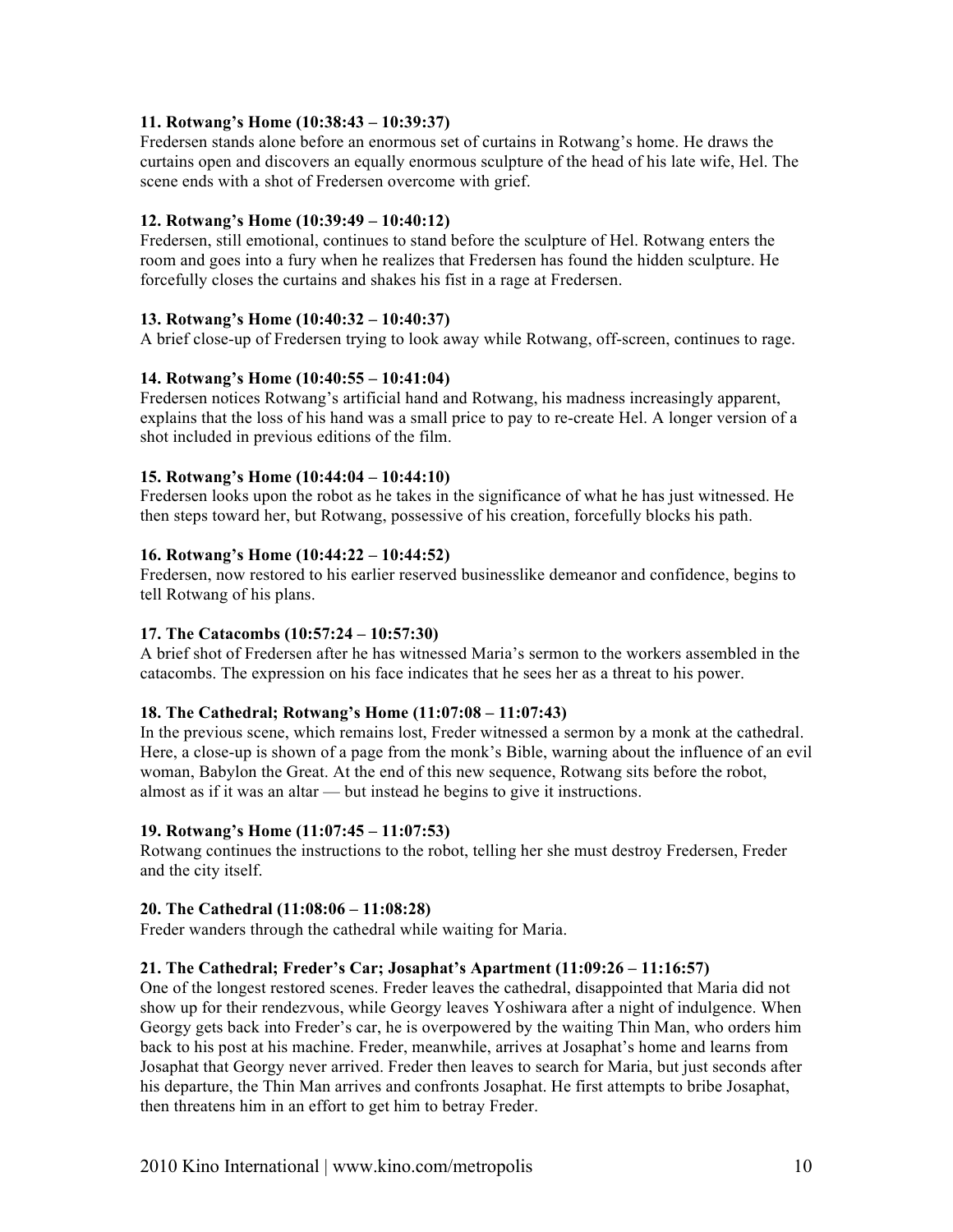## **22. Josaphat's Apartment (11:17:03 – 11:17:45)**

His previous efforts to turn Josaphat against Freder having failed, the Thin Man resorts to force and, after a physical struggle, overcomes Josaphat and warns him that he will return for him in three hours.

## **23. Fredersen's Office (11:27:09 – 11:27:41)**

Fredersen receives a note from Rotwang informing him that the experiment was a success and that the false Maria will be able to fool anyone. Fredersen then looks over to the false Maria (who is off-screen), who has accompanied the note.

## **24. Freder's Room (11:30:44 – 11:30:47)**

A quick shot of a feverish Freder in bed after witnessing Maria's apparent betrayal.

## **25. Freder's Nightmare (11:31:51 – 11:31:58)**

During Freder's delirium-induced nightmare, he revisits the sermon held earlier by the monk in the cathedral — but this time the Thin Man stands in the monk's place at the pulpit.

## **26. Freder's Nightmare (11:32:00 – 11:32:02)**

An additional quick shot of the Thin Man dressed as a monk and giving a sermon.

## **27. A Nightclub (in Yoshiwara?) (11:32:35 – 11:32:37)**

The first of several shots that lengthen the scene of the false Maria's notorious erotic dance. In this instance, an additional reaction shot of the lust-filled faces of the men in the audience is followed by a shot of the false Maria dancing.

## **28. A Nightclub (in Yoshiwara?) (11:32:43)**

A split-second shot of the false Maria looking into the camera, inserted into the larger, rapid-fire montage of her erotic dance.

## **29. Freder's Nightmare (11:32:59 – 11:33:12)**

One final shot of the Thin Man preaching at the pulpit, followed by a close-up of the Bible page seen earlier during the cathedral scene. This time there is a further close-up of an illustration from the Bible of a woman who strongly resembles the false Maria seen moments earlier at the nightclub.

## **30. A Nightclub (in Yoshiwara?) (11:33:16 – 11:33:17)**

Another reaction shot of the men watching the false Maria's performance, completely under her spell.

## **31. A Nightclub (in Yoshiwara?) (11:33:20)**

Still another split-second reaction shot of the men excitedly watching the false Maria's nightclub dance.

## **32. A Nightclub (in Yoshiwara?) (11:33:40 – 11:33:45)**

The Africans positioned at the base of the false Maria's performance stage transform into the statue of the Seven Deadly Sins seen earlier in the cathedral.

# **33. Fredersen's Office (11:35:24 – 11:35:53)**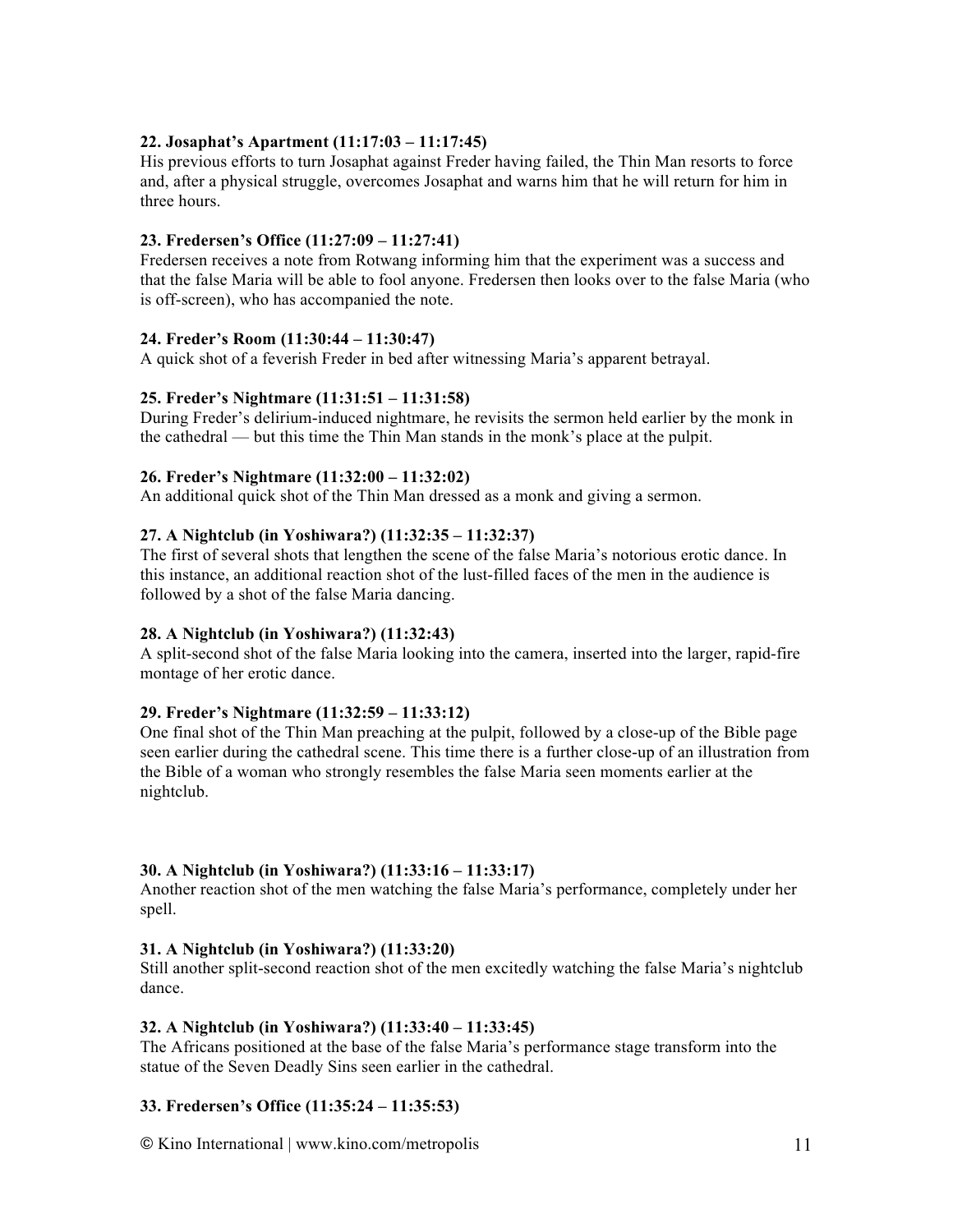The Thin Man reports to Fredersen, informing him that the workers' belief that the Mediator will soon arrive is the only thing preventing them from rioting.

## **34. Freder's Room (11:36:06 – 11:36:26)**

Josaphat tells Freder of the strange events that occurred while he was sick and out of touch.

#### **35. A Nightclub (in Yoshiwara?) (11:36:30 – 11:36:31)**

Yet another reaction shot of the men watching the false Maria's seductive dance.

#### **36. A Nightclub (in Yoshiwara?) (11:36:34 – 11:36:42)**

Two of the men in the false Maria's audience glare at each other with intense jealousy, with each man looking as if he were on the verge of violence.

#### **37. A Nightclub in Yoshiwara (11:37:19 – 11:37:20)**

At a different nightclub in Yoshiwara, the false Maria takes off her garter and throws it into the crowd of adoring men.

#### **38. A Nightclub in Yoshiwara (11:37:40 – 11:37:43)**

One man shoots another in a jealous rage during a scuffle during the false Maria's performance.

#### **39. Freder's Room (11:38:10 – 11:38:15)**

In this brief shot, which expands upon a previously existing scene, Josaphat informs Freder that his Maria is apparently the same woman driving men mad in Yoshiwara.

### **40. Freder's Room (11:38:19 – 11:38:52)**

Josaphat tells Freder of the workers' rising expectation of the arrival of the Mediator, and Freder responds by telling him that the Mediator will be at the next gathering.

#### **41. Fredersen's Office (11:39:02 – 11:39:17)**

The Thin Man acts with dismay as Fredersen orders him not to interfere, no matter what the workers may do that evening, as Fredersen's plan to destroy the true Maria and her movement is put into action.

#### **42. The Catacombs (11:43:04 – 11:43:06)**

As the workers begin to fall under the spell of the false Maria, one gives a fiery speech to help whip the crowd into a frenzy.

#### **43. Rotwang's Home (11:45:56 – 11:46:02)**

In this partially restored scene, Maria hides in a corner while the fight between Rotwang and Fredersen is shown as a shadow projected onto the wall behind her.

### **44. The Catacombs (11:46:05 – 11:46:14)**

Josaphat convinces Freder to leave the catacombs with him after the workers' violence has caused Georgy's death and threatens to spread elsewhere.

#### **45. The Elevators to the Depths (11:48:11 – 11:48:19)**

In the first of several restored shots that significantly expand the famed sequence in which the false Maria leads the workers in an attack on the machines of the underworld, the rioting workers pour into the elevators which lead underground.

## **46. The Elevators to the Depths (11:48:23 – 11:48:28)**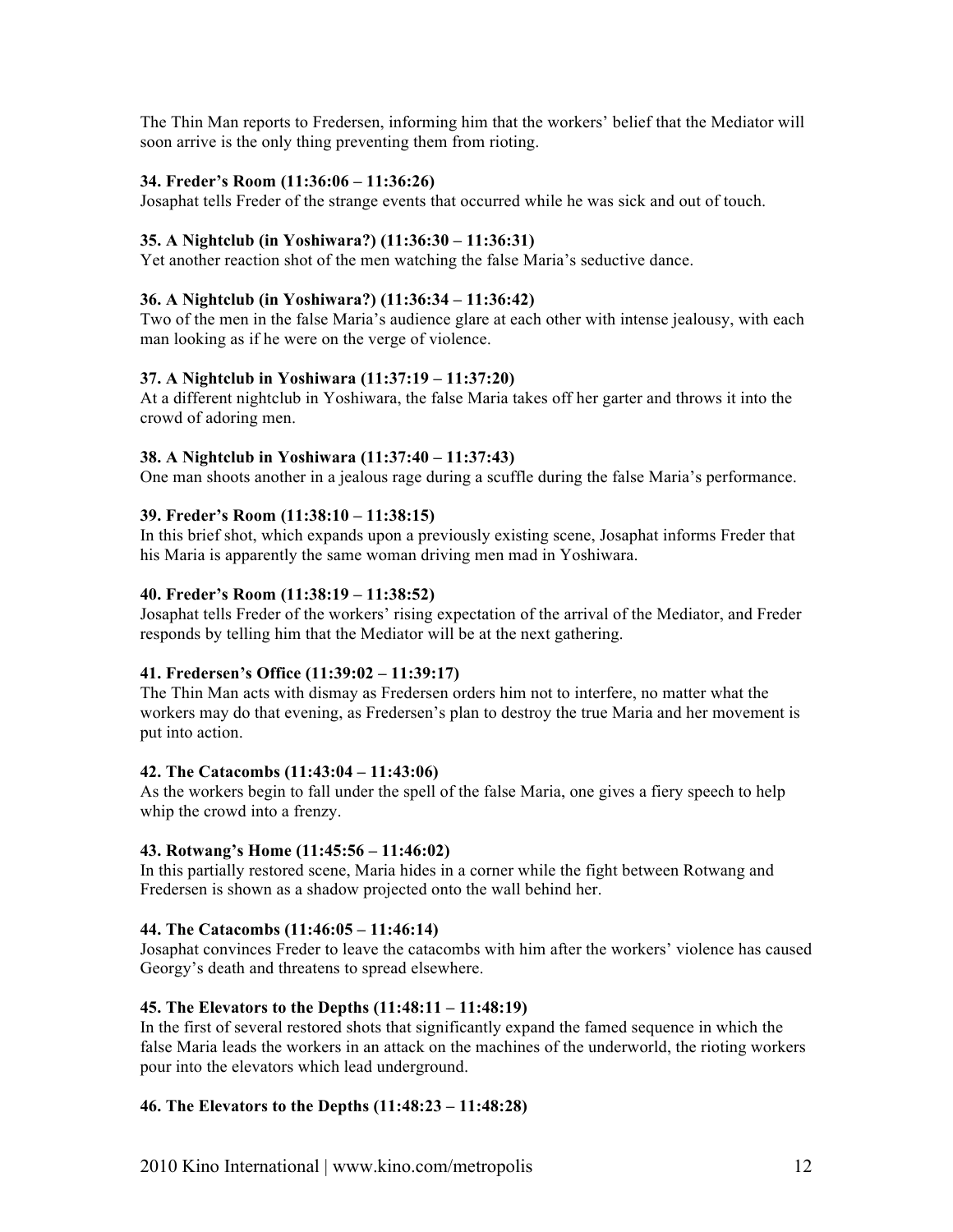In a frenzy, the enormous crowd of workers board the elevators.

## **47. The Elevators to the Depths (11:48:38 – 11:48:41)**

The elevators continue to transport the workers below.

## **48. The Elevators to the Depths (11:48:45 – 11:48:48)**

The workers continue to head into the depths via the elevators, underscoring the overwhelming size of the riotous mob.

## **49. The Elevators to the Depths (11:49:15 – 11:49:17)**

A long shot shows the final elevator in its descent from the point of view of the workers' children, who have been left behind to fend for themselves.

## **50. The M-Machine; The Heart Machine; Rotwang's Home (11:49:37 – 11:50:56)**

The false Maria and the rioters storm the hated M-Machine, convincing the workers there to leave their posts and join them. Afterwards, they race to the Heart Machine, but Grot rushes to close the gates in a desperate attempt to save his machine from the rioters. Meanwhile, in a brief shot, Fredersen stands over Rotwang, having prevailed in their fight (most of which remains lost.) The sequence ends with Grot nervously pacing in front of the Heart Machine as the rioters pound at the gates.

## **51. The Gates of the Heart Machine (11:51:47 – 11:51:49)**

The false Maria and the rioting workers continue to try to force their way through the gates of the Heart Machine.

## **52. The Heart Machine (11:51:54 – 11:52:03)**

Having been ordered by Fredersen to open the gates for the rioters, Grot tries to warn him that doing so would result in the destruction of the entire machine district.

## **53. The Heart Machine (11:52:11 – 11:52:37)**

The rioters continue to gather outside the gates; Grot, once again ordered by Fredersen to open them, finally – and reluctantly – does so. The workers begin to pour in.

## **54. The Heart Machine (11:53:03 – 11:53:06)**

The workers continue to stream into the Heart Machine room, as the false Maria continues to stir them up.

## **55. The Elevators to the Depths (11:53:55 – 11:53:58)**

The real Maria rides an elevator down to the Workers' City, while in desperate prayer.

## **56. Beneath the Workers' City (11:55:38 – 11:55:40)**

Freder and Josaphat arrive through a partially collapsed wall beneath the Workers' City and are alarmed by the sound of the elevators collapsing on the floors above them.

## **57. The Workers' City (11:56:39 – 11:56:48)**

Maria struggles to pull the large lever that will ring the gong machine and alert the workers' abandoned children that the city is beginning to flood.

## **58. The Workers' City (11:57:01 – 11:57:06)**

As the main square floods, the children race to the square's center to join Maria atop the elevated gong machine.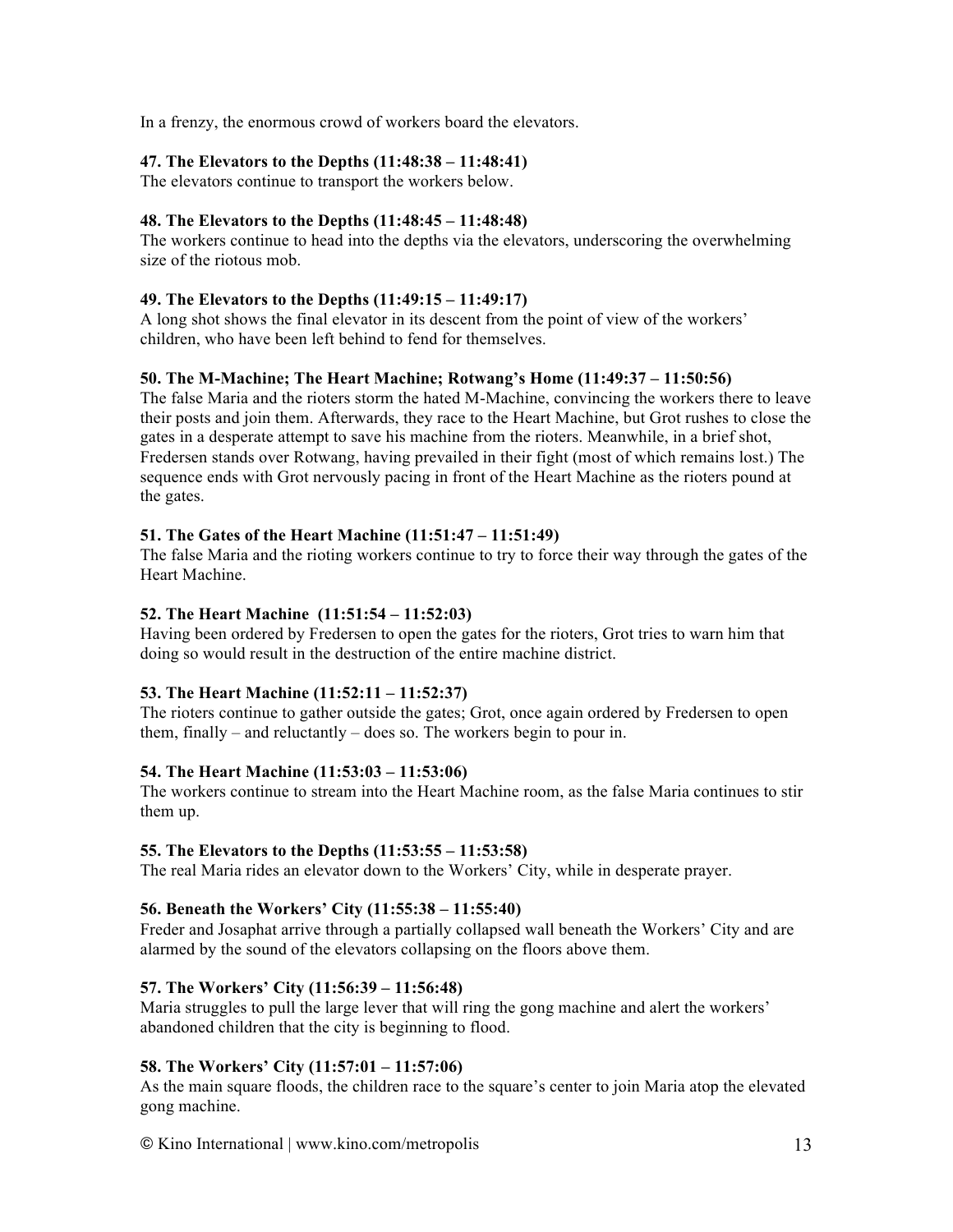## **59. The Workers' City (11:57:13 – 11:57:17)**

Desperate children emerge from their homes as the water races behind them.

#### **60. The Workers' City (11:57:51 – 11:57:56)**

Maria continues to struggle with the enormous lever of the gong machine to keep the alarm sounding.

#### **61. The Workers' City (11:58:22 – 11:58:38)**

Maria continues to operate the gong machine while untold numbers of children gather around the base of the machine, reaching up towards her.

#### **62. The Workers' City (11:58:42 – 11:58:43)**

Another quick shot of even more children running through the square as the rising water splashes around their ankles.

#### **63. The Workers' City (11:58:46 – 11:58:56)**

A shot — presumably from Maria's point of view — of the screaming, panicking children reaching upwards as the water rages around them. This is followed by a shot of Maria calling back to them, "Where are your fathers, your mothers?"

#### **64. The Workers' City (12:00:17 – 12:00:46)**

Freder and Josaphat climb down some piping while water pours over them. Meanwhile, more children run into the square seeking Maria's protection, while the gong, shown in close-up, continues to sound.

#### **65. The Workers' City (12:01:05 – 12:01:13)**

Additional close-ups of the gong, Maria and the children are followed by a view from above, as Freder arrives in the square and runs toward Maria and the children.

## **66. The Workers' City (12:02:32 – 12:02:34)**

The children run through the rising waters of the square, this time toward Josaphat, who has discovered a possible way out.

#### **67. The Stairwell (12:02:40 – 12:04:29)**

The children run up the stairwell, only to find at the top that the exit is blocked by a gate of steel bars, while more and more children flood into the stairwell behind them. Freder and Josaphat climb up the outside railing of the stairs, past the children, and try to open the steel gate.

## **68. The Stairwell (12:04:32 – 12:04:45)**

Maria tries to calm the panicking children, while Freder still struggles to open the steel gate.

## **69. The Stairwell (12:04:52 – 12:04:57)**

Freder and Josaphat break through the steel gate.

#### **70. The Stairwell (12:05:00 – 12:05:14)**

The children run to safety through the stairwell exit, while Freder climbs back down toward Maria.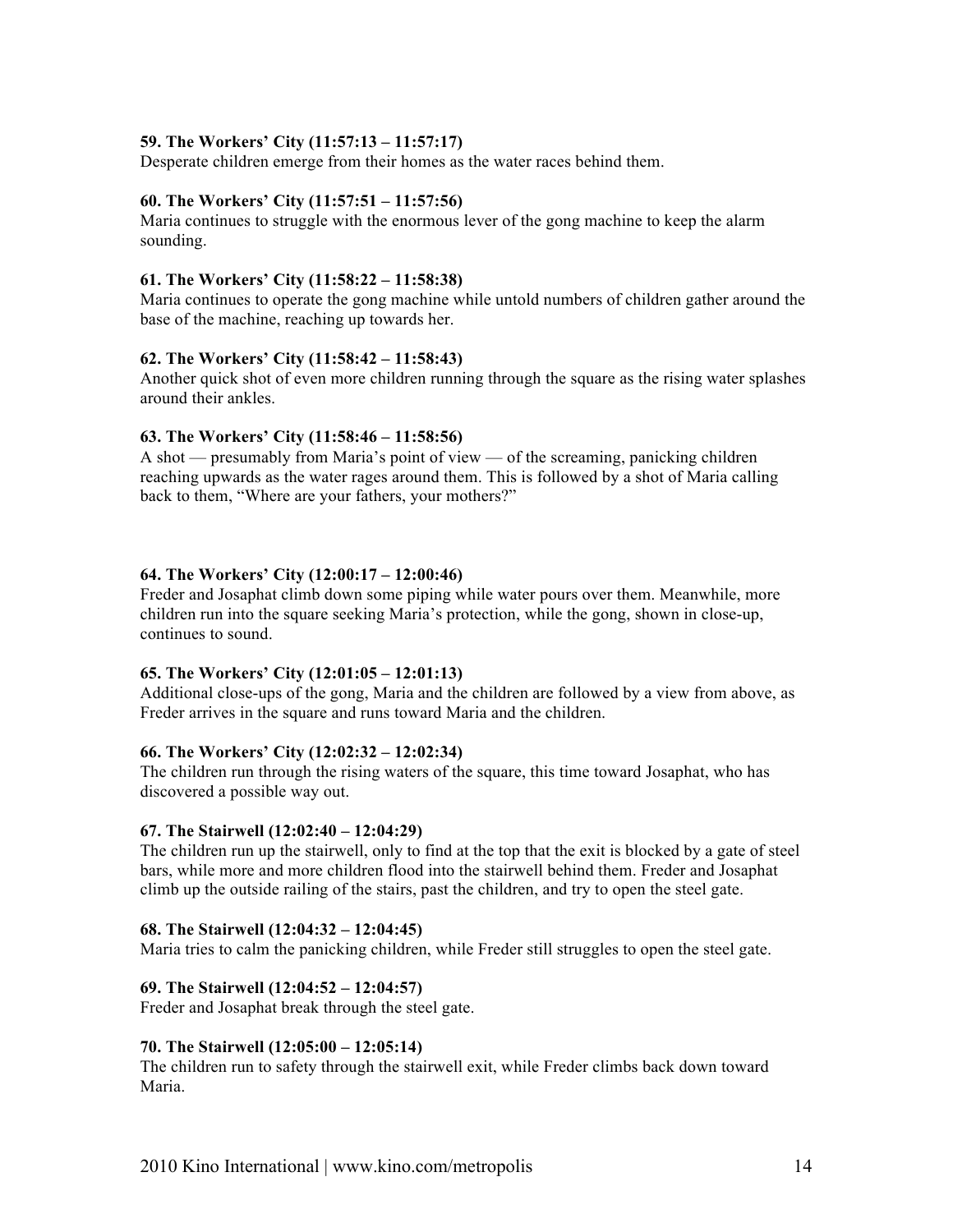## **71. The Stairwell (12:05:25 – 12:05:34)**

Freder reaches the bottom of the stairwell as the remaining children run past him.

## **72. Outside a Nightclub in Yoshiwara (12:09:22 – 12:09:31)**

The false Maria leads a group of revelers from Yoshiwara to watch the destruction she has caused.

## **73. Outside a Nightclub in Yoshiwara (12:09:35 – 12:09:38)**

The wealthy revelers pour into the streets of Yoshiwara, ignorant of the destruction occurring in the city below.

#### **74. Outside the Club of the Sons (12:10:19 – 12:10:26)**

As Freder enters the Club of the Sons, Maria lingers behind with some of the smaller children, signally to Freder to go on ahead.

#### **75. Rotwang's Home; On the Streets of Metropolis (12:10:57 – 12:11:27)**

Rotwang, now completely mad, stands before the sculpture of Hel, promising her that he will take her "home." Meanwhile, the false Maria leads the revelers through the streets of Yoshiwara. **76. Outside the Club of the Sons; On the Streets of Metropolis (12:11:36 – 12:12:08)** The last of the children enter the Club of the Sons, but an exhausted Maria, who has briefly paused to rest, gets left behind outside the club. Grot, meanwhile, leads the mob of workers in search of the "witch" who drove them to destroy the Workers' City.

#### **77. Outside the Club of the Sons; On the Streets of Metropolis (12:12:14 – 12:12:25)**

Maria stands alone outside the Club of the Sons, while Grot and the mob march right toward the club.

## **78. Outside the Club of the Sons (12:12:27 – 12:12:29)**

Maria stands atop the stairs of the club. She hears the sound of the mob below and looks down to investigate.

## **79. Outside the Club of the Sons (12:12:38 – 12:12:41)**

The real Maria, having been mistaken by Grot's mob for her false counterpart, stands in fear as Grot calls her a witch.

## **80. Outside the Club of the Sons (12:12:48 – 12:12:51)**

A fearful Maria attempts to plead with the bloodthirsty crowd.

## **81. Outside the Club of the Sons (12:13:00 – 12:13:02)**

Maria reacts with terror after Grot declares that she should be burned at the stake.

## **82. Outside the Club of the Sons (12:13:07 – 12:13:09)**

Maria staggers backward towards the closed door of the club, in hope of reaching safety.

## **83. Outside the Club of the Sons (12:13:12 – 12:13:19)**

Maria finds the door of the club shut and the mob dangerously close, and runs off into the streets; the mob remains in hot pursuit, and continues to throw things at her.

## **84. On the Streets of Metropolis (12:13:34 – 12:13:49)**

Maria runs down a flight of steps and around a corner, temporarily evading Grot and the angry mob.